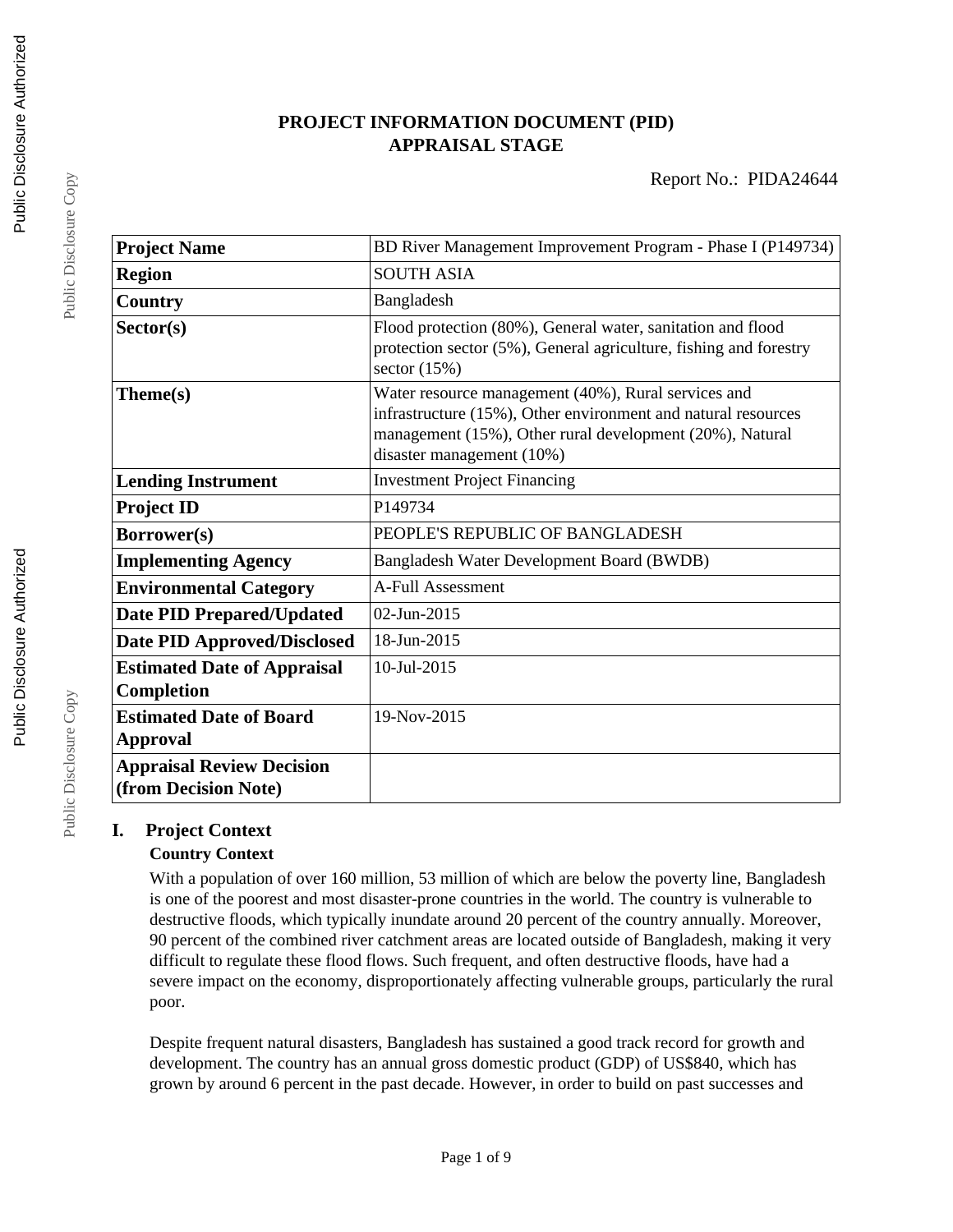become a middle-income country by 2021, the government should continue making efforts to improve governance, capitalize on low labor costs, narrow infrastructure deficits, and reduce vulnerability to natural and external shocks, particularly flood hazards, which have remained a challenging and pressing development issue.

Feeding the rapidly growing population of Bangladesh calls for systematic reduction of flood risks to agricultural land. Around 70 percent of the population lives in flood-prone, rural areas, and over 43 percent of the labor force is engaged in agricultural activities. Therefore, the escalating flood risk must be addressed as it threatens the food security of the country.

Riverbank erosion causes displacement, further contributing to impoverishment in areas adjacent to the river. The northwestern part of Bangladesh, in particular, experiences frequent episodes of floods and riverbank erosion, followed by subsequent displacement of the people. Regular shifting and displacement depletes the resources of the people, as is evident from development indicators. The incidence of poverty is around 7 to 10 percent higher in such areas compared to the national average.

Existing challenges are exacerbated by inadequate institutional capacity, limited tools and resources to manage floods and riverbank erosion, and insufficient attention to operation and maintenance (O&M) of infrastructure. Climate change compounds the challenges further, posing additional future threats.

To address these challenges, investments must be made in improving infrastructure and strengthening institutions, which will not only support economic growth and poverty reduction but also address systemic challenges. This is particularly the case in the water sector where investments in flood infrastructure and institutions is instrumental in reducing poverty, especially given that high flood risk discourages investments in productive economic activities and contributes to persistent poverty.

#### **Sectoral and institutional Context**

Flood Control and Brahmaputra Right Bank Embankment Context

Flood and erosion management have remained a continuing challenge in Bangladesh. Disastrous floods in the 1950s and 1960s heralded an era of large-scale flood control projects, out of which the Brahmaputra Right Bank Embankment (BRE) was born. Brahmaputra is referred to as Jamuna in Bangladesh and BRE is also called JRE and these names are used interchangeably. The BRE began as a 220-km embankment from Kaunia in Rangpur District to Bera in Padma District, constructed to protect Bangladesh's grain-growing northwestern zone from flooding. Before its construction, overbank spills would regularly cause flooding to a 240,000 ha area, adversely impacting economic output.

The original BRE was set back approximately 1.5 km from the river bankline. Shortly after its construction, the embankment came under river attack and breached at many locations. These breaches were typically closed by local BRE retirements at about 200 m setbacks to prevent flooding. As a result of this minimal setback distance, the BRE has been retired several times in many places. Presently, only 61 km of the original BRE remains intact, and many long reaches are close to the riverbank, making it increasingly vulnerable to breaches.

Between 1973 and 2014, nearly half of the arable land in these bankline upazilas was lost to the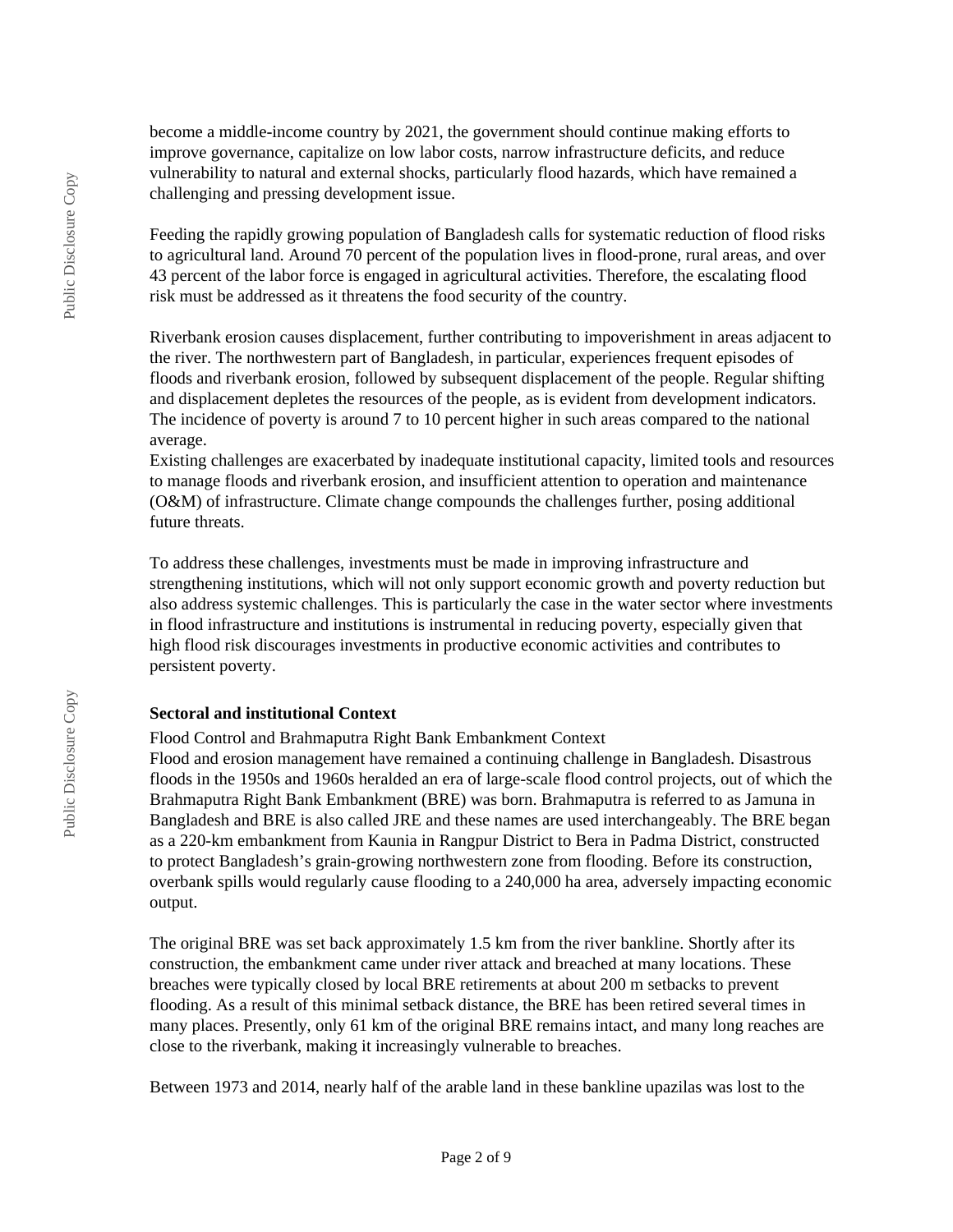river, and nearly 2,800 ha of homestead land eroded, displacing an estimated population of 168,000 people. This displacement has had negative effects on the riparian residents, who generally have high poverty levels, low health, and crowded low-quality dwellings with restricted access to civic amenities and roads.

Regular episodes of flooding and riverbank erosion continue to threaten the integrity of the BRE, causing subsequent displacement and exposing large rural and urban areas, such as Sirajganj, to destructive flooding and inhibiting economic growth.

#### Current Management Paradigm

The history of Bangladesh illustrates the high frequency with which water-related hazards occur. While Bangladesh has significantly reduced the impact of these hazards, efforts focus on emergency relief rather than systematically and proactively reducing vulnerability to flood and erosion hazards.

The Bangladesh Water Development Board (BWDB) continues to follow a response-based approach, providing riverbank protection where and when needed rather than seeking a long-term, sustainable solution to floods and erosion. The effectiveness of their efforts has been limited due to poor designs, insufficient maintenance, failure due to river erosion, and limited long-term planning. Current management practices are also inflexible in dealing with the dynamic nature of the river system and adapting to climate change. This has increased the vulnerability to flood disasters and undermined opportunities to safeguard economic development.

Given these unsuccessful attempts in managing floods and riverbank erosion, high priority needs to be accorded to improving the reliability of existing embankment systems with assured maintenance. Where feasible, riverbank protection needs to be provided in a systematic manner and should be adaptive enough to respond to the river's dynamic morphology. Cost-effective and sustainable innovations such as the use of geo-textile material should also be explored. Nonstructural measures need to be introduced, such as risk reduction, risk mapping and warning, and flood proofing. These should be pursued with sound knowledge development to understand complex morphology and floodplain hydrology and inform decisions based on this knowledge.

Since much of the existing water resources infrastructure has already exceeded its design life and requires rehabilitation, such a river management scheme on the Brahmaputra-Jamuna River will provide an opportunity to plan and design for climate change in a proactive manner.

#### Institutional and Water Sector Context

Since water management is a vital issue in Bangladesh, many government agencies are involved in the sector. Among the various institutions, the BWDB established in 1959 and mandated for managing of more than 400 rivers of total approximate length of 24,000 km, under the Ministry of Water Resources (MoWR), is the most significant organization, handling much of the expenditure in the water sector.

The BWDB has been in operation since 1959 and is responsible for preparing and implementing development projects related to flood control, drainage and irrigation, riverbank erosion, coastal development, and land reclamation. It is also responsible for the collection and dissemination of hydrologic and hydraulic data and the management of the Flood Forecasting and Warning Center.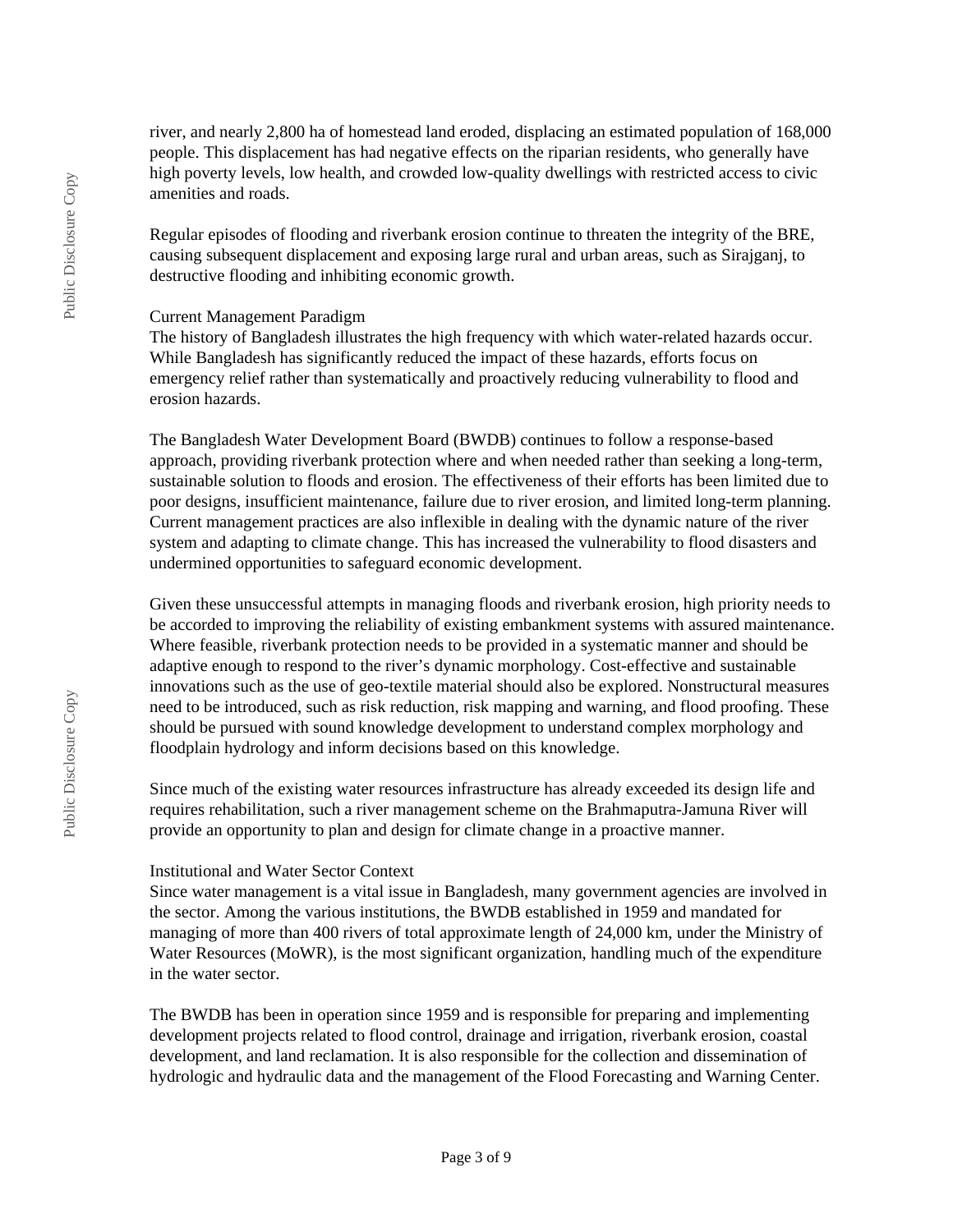While the BWDB is the implementing arm of MoWR, the Water Resources Planning Organization (WARPO) is the strategic and macro-planning arm. WARPO formulates policies, plans, strategies, guidelines, instructions, acts, and rules relating to the development and management of water resources. It has been involved in formulating the National Water Policy (1999), a Coastal Zone Policy (2005), the National Water Management Plan (2004), and the more recent Bangladesh Water Act (2013).

Within the water sector, it is recognized that flood and riverbank erosion is a critical challenge and development issue in Bangladesh. However, only short-term solutions have been provided to this lingering challenge and it is economically more sensible to provide a long-term, preventive solution that builds on lessons learned from previous efforts.

#### River Management Improvement Program

Successful river management for improved protection against flood and erosion requires long-term sustained efforts, not piecemeal attempts. The River Management Improvement Program (RMIP) is a comprehensive program that has been proposed to provide long-term solutions to floods and riverbank erosion, while also calling for better integrated river management. The program will be phased into three projects and will include structural and nonstructural interventions.

The RMIP will also support the BWDB in achieving the required flexibility in dealing with largescale river stabilization and flood control projects and also, provide a 'learning-by-doing' approach in river management which would ultimately help in identifying a range of efficient and costeffective engineering technologies to be implemented in phases as part of a larger program.

This programmatic approach will not only provide protection against riverbank erosion and flooding but also create the opportunity for developing an embankment road. The road is envisaged to become a major corridor linking various parts of the country. The development of such a corridor would reduce transport costs, improve accessibility, and finally promote private sector participation in the management and operation of road infrastructure in Bangladesh.

Along with the development of a corridor, the overall program will be the first step toward improving navigability of the river. The river training works under this program will serve as the first step toward improving navigation and inland water transport.

Phase I of the overall program is RMIP-I (that is, the proposed project), which will strengthen embankments and riverbank protection in a highly vulnerable reach of BRE—hereinafter called a priority reach (i.e. extends from Smila to Hasnapara). It will also heavily focus on nonstructural interventions, including O&M of civil works, resilience planning and management, institutional strengthening, and creating an Embankment Asset Management System (EAMS).

# **II. Proposed Development Objectives**

The overall program (RMIP) development objective is to reduce the adverse impacts of flooding and erosion along the Brahmaputra right embankment, enhance its sustainable management, and improve transport connectivity of the subregion.

The project-specific (RMIP-I) development objective is to increase protection against river flooding and erosion and improve flood and erosion management capacity along selected sections of the Brahmaputra River.

# **III. Project Description**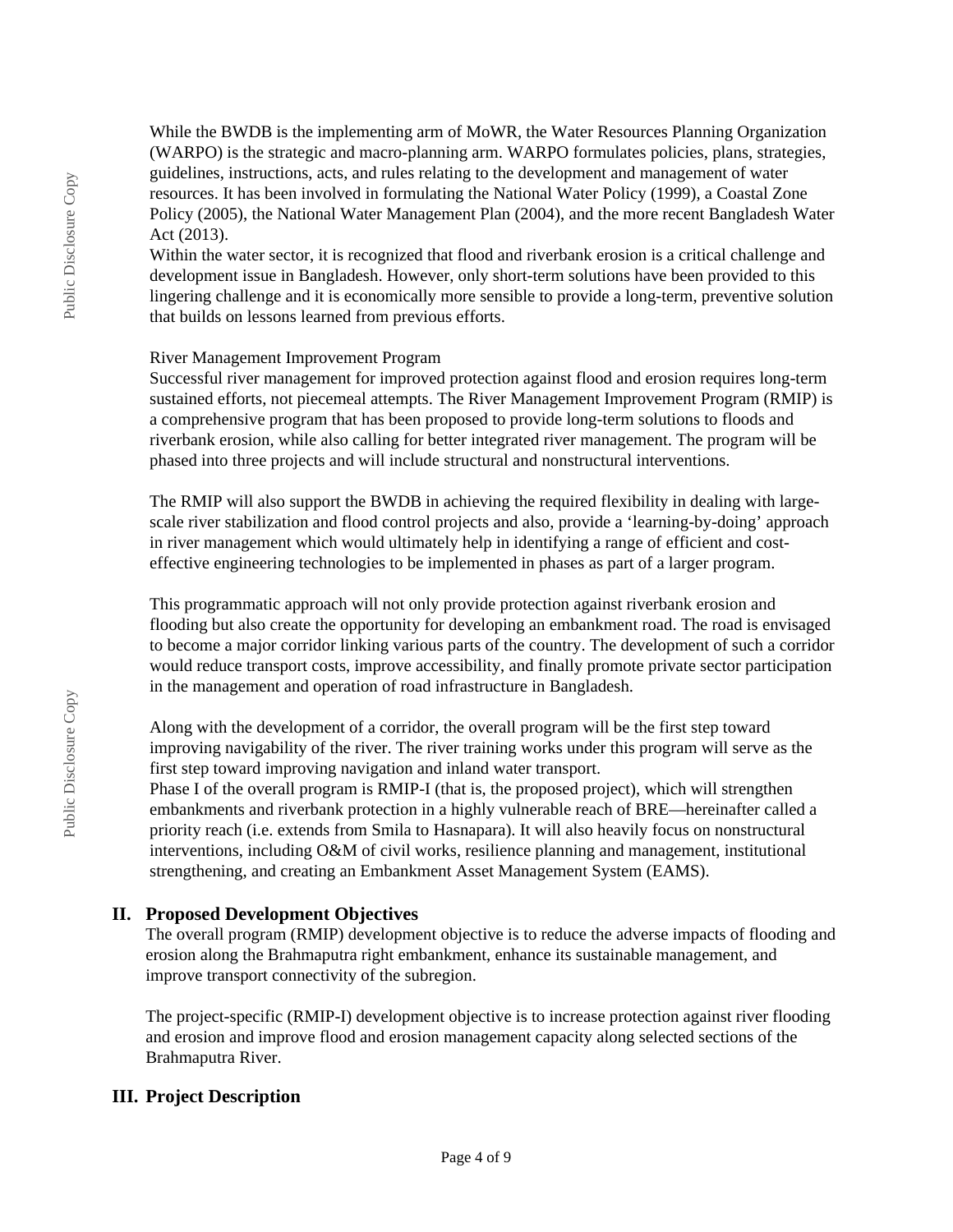# **Component Name**

Component A: Rehabilitation and Improvement of Brahmaputra River Embankment Scheme

# **Comments (optional)**

This component will consist of the civil works required for embankment rehabilitation and associated riverbank protection works

Subcomponent A1: Embankment Rehabilitation and Improvement (US\$200 million). Subcomponent A2: Bank Protection and Revetment (US\$265 million).

#### **Component Name**

Component B: : Implementation of Social and Environmental Management Plans

# **Comments (optional)**

This component will implement planned social and environmental programs to mitigate the social and environmental risks in the project, including resettlement, and provide development assistance to local communities in the project area.

Subcomponent B1: Social and Resettlement Management Plan (US\$85 million). Subcomponent B2: Environmental Management Plan (US\$15 million).

# **Component Name**

Component C: : Institutional Strengthening, Capacity Building of the BWDB, Technical Assistance and Training, and Future Project Preparation and Strategic Studies

# **Comments (optional)**

This component will finance consulting services and technical assessments to strengthen the strategic management and ongoing O&M of the flood and erosion protection schemes as well as the preparation of subsequent phases of the RMIP Program. This includes the following subcomponents:

Subcomponent C1: Strengthening of the BWDB, Independent Panel of Experts, and Technical Assistance (US\$20 million).

Subcomponent C2: Future Project Preparation and Strategic Studies (US\$20 million).

# **Component Name**

Component D: Project Management Support, Construction Supervision, Monitoring and Evaluation of the Project Impacts, and Social and Environmental Management Plan

# **Comments (optional)**

This component will cover consulting services for project implementation. This includes the following subcomponents:

Subcomponent D1: Construction Supervision and Implementation Support (US\$30 million). Subcomponent D2: Third-party Monitoring and Evaluation of Project and Supervision of EMP,

SAP, RAP (US\$5 million).

Subcomponent D3: Project Management Support and Audit (US\$10 million).

# **IV. Financing** *(in USD Million)*

| <b>Total Project Cost:</b>                  | 650.00 | Total Bank Financing: 600.00 |        |
|---------------------------------------------|--------|------------------------------|--------|
| <b>Financing Gap:</b>                       | 0.00   |                              |        |
| <b>For Loans/Credits/Others</b>             |        | Amount                       |        |
| <b>BORROWER/RECIPIENT</b>                   |        |                              | 50.00  |
| International Development Association (IDA) |        |                              | 600.00 |
| Total                                       |        |                              | 650.00 |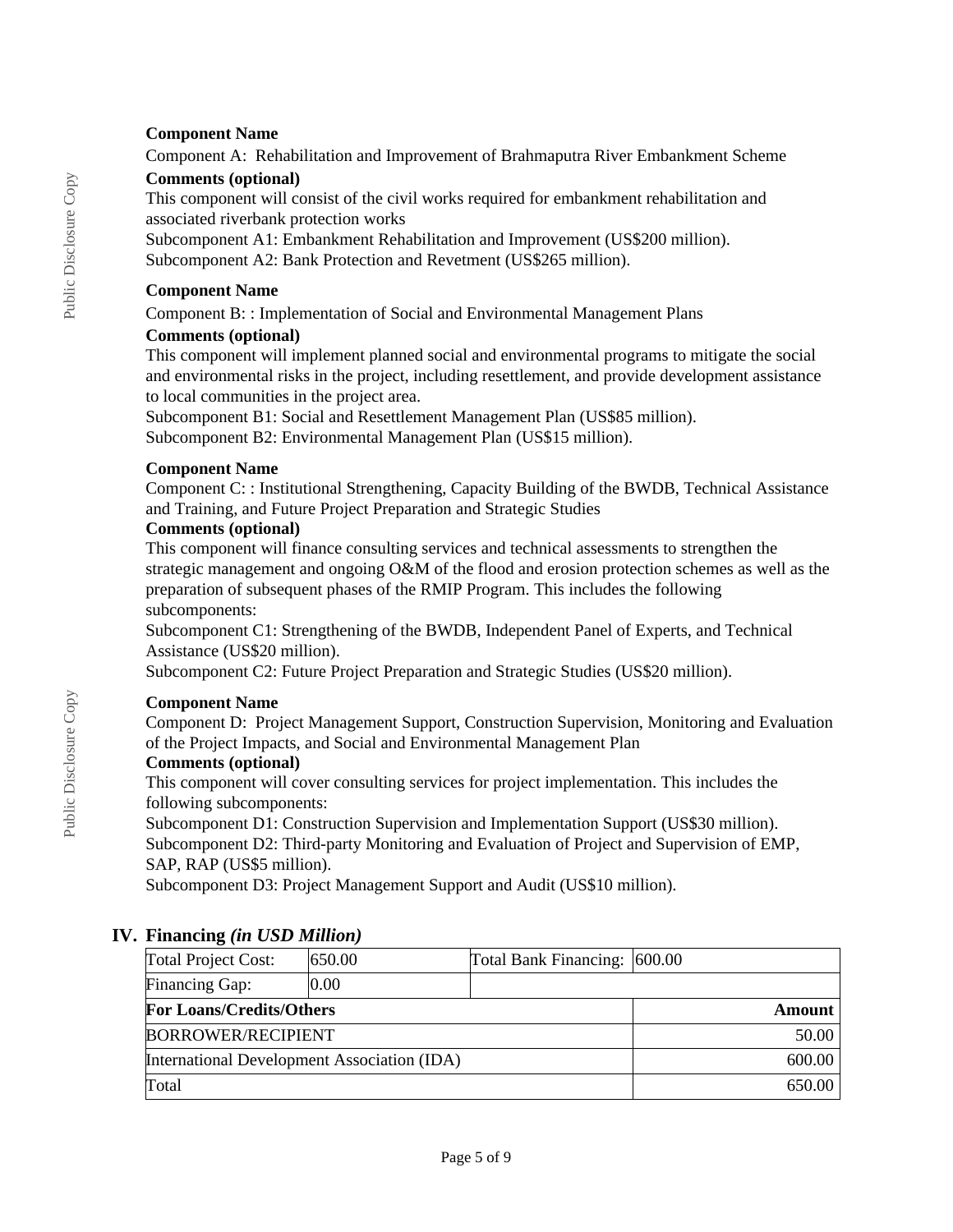#### **V. Implementation**

#### Institutional and Implementation Arrangements

The government will have overall responsibility for project management and coordination through its MoWR. The proposed project is to be implemented by the BWDB, which will act as the Project Implementing Agency. The BWDB will be responsible for the implementation of the project through a PMU. A Project Steering Committee (PSC) will provide the forum for overall guidance, policy advice, coordination of the project activities, and addressing of interagency issues.

Project Steering Committee. The PSC will be chaired by the secretary of Ministry of Water Resources and will include as its members the secretaries of Departments of Environment, Fisheries, Forestry, Ministry of Land, Planning, Finance, Shipping, Communication, and Local Government. The PSC will oversee the project and provide policy-level guidance and inter-agency coordination for the project. The project director (PD) of the PMU will act as the secretary of the PSC.

Project Management Unit. The BWDB will set up a PMU to oversee the development and management of the project. The PMU will play a central role in carrying out procurement and FM functions. The PMU will also ensure compliance with all Bank rules, including FM and disbursement of funds and compliance with safeguards standards. The PMU will be led by a PD appointed by the BWDB. It will have a central project office located at the headquarters of the BWDB in Dhaka. The PD will preferably have the power of Chief or Additional Chief Engineer, and will report directly to the Director General (DG). The PMU will have three subordinate units: (a) Engineering Unit; (b) Procurement and Finance Unit; and (c) Social, Environment, and Communication Unit (SECU). The SECU will be established to supervise, among other things, the environmental screening, the environmental assessment (EA), the EMPs, RAP, and social mobilization and afforestation activities. The PMU will have one senior environment specialist, one senior social specialist, one senior forestry specialist, two senior revenue staff, and a communication officer at headquarters and two environment specialist, two social specialists, and two revenue staff at the field-level office. In addition to the central unit in Dhaka, two field-level offices will be set up, each headed by an executive engineer, recruited by the project. The field-level offices will be located in the Sirajganj and Bogra districts. The role of the PMU is, therefore, largely to contract competent organizations, carefully supervise their performance, enable them to perform efficiently, and ensure transparent and regular reporting to the MoWR and BWDB.

A PD for the project has already been named from the BWDB and given appropriate authority to begin project management. Given the size of the contracting packages, as well as the scope of overall management, designated staff will be recruited under the project to fill key positions. Positions can be filled either from BWDB's existing personnel, through external recruitment procedures, or through deputation from other government agencies. The project will have designated procurement and FM staff, as well as staff for the technical/engineering unit and the social, and environment that will report directly to the PD. All staff will be expected to serve for the duration of the project to ensure consistent implementation of the project. Externally recruited staff will be remunerated according to the GoB market rates.

Funding flow. The GoB contributions would be channeled through the BWDB according to the Development Project Performa. The BWDB will ensure that the cost of the approved programs is included in their respective ministries' budgets. For utilization of eligible project expenditure, the PMU will maintain one designated account (DA) where grant funds will flow under agreed terms and conditions.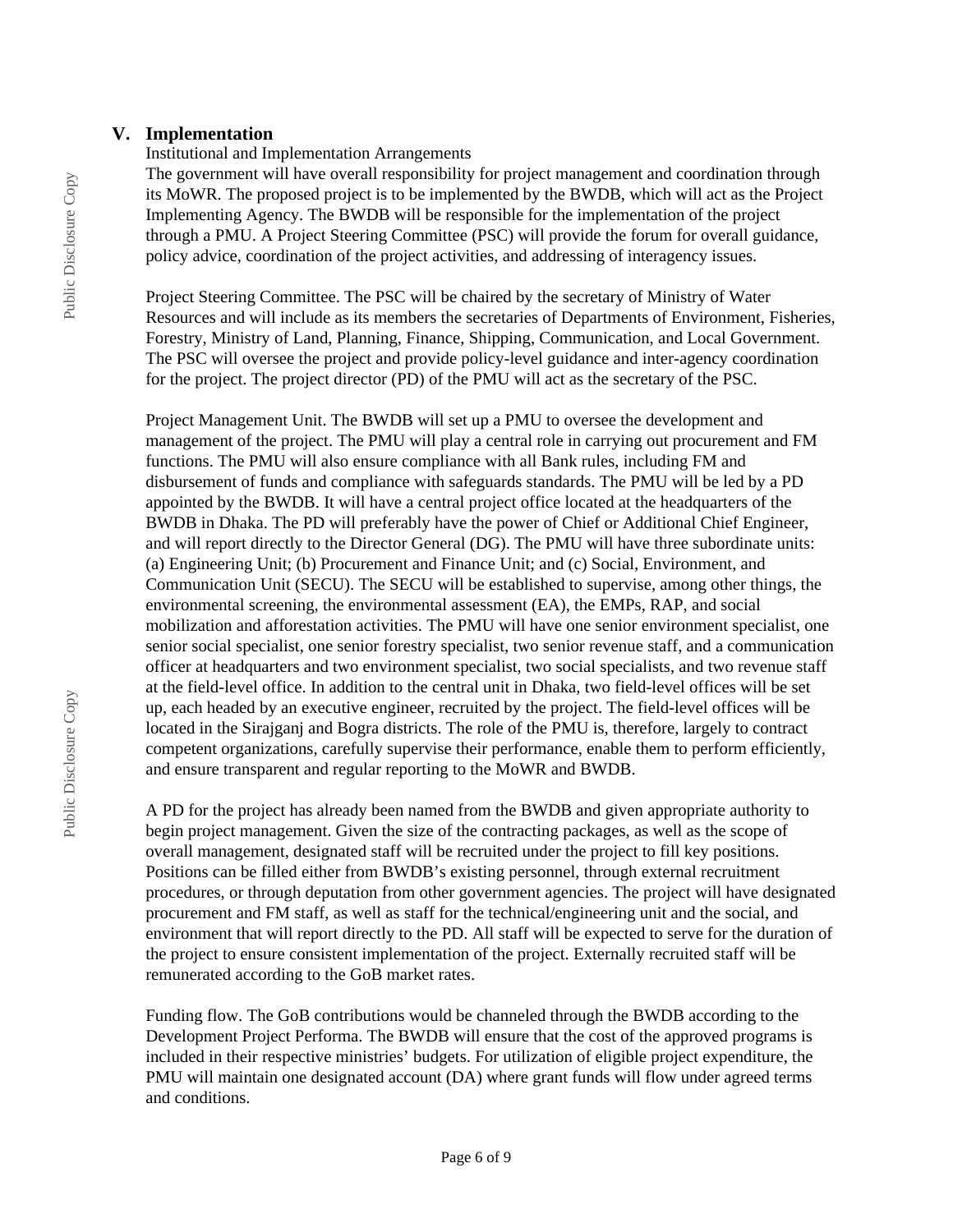#### Results Monitoring and Evaluation

Monitoring the results and impacts of the project will consist of the following activities: Quarterly report. The PD will submit quarterly reports in an appropriate format to the PSC and the Bank no later than 45 days after the end of each quarter. The quarterly report will cover (a) progress toward achieving the results framework and all project key indicators; (b) the progress for each component and expected completion dates for civil works, equipment supply contracts, and consultancy contracts; (c) progress on implementation of SAP and EMP; and (d) progress in institutional strengthening, capacity building, training and studies.

Semiannual PSC meetings. The PSC will be called once a year to hold a review of the project progress and to raise or resolve any pending issues. Ad hoc meetings can also be called to discuss urgent issues.

The PD and PMU will be supported by a specialized M&E firm recruited under Component D2 of the project that will be responsible for monitoring project impacts. The M&E studies will evaluate the success in project implementation in terms of meeting the project's objectives and assess its physical, hydrological, environmental, social, and economic impacts. The M&E activities will provide continuous feedback to the GoB and the PSC on the project's performance and on mitigation of negative impact under various components so that corrective actions can be undertaken in a timely manner if necessary.

#### Sustainability

The project sustainability hinges on strong project ownership of different stakeholders, client commitment, robust technical design, capacity building for improved O&M, strong environmental and social safeguards, as well as the long-term benefits from the sustained programmatic engagement in river management improvement.

The project physical interventions have been carefully designed to ensure its long-term sustainability. The embankment is accompanied by riverbank protection work to increase its protection against river erosion. The riverbank protection works increases the reliability of the embankment to be used as a road. The embankment crest and width are designed to account for climate change and uncertainty by adding extra freeboard to protect against higher floodwater levels. The strong design will reduce incidences of breaches and thereby reduce the cost for O&M.

The project's strong emphasis on institutional capacity building will further enhance its sustainability. Significant support for training will be provided to the BWDB O&M divisions along the BRE. This will include the deployment of advanced monitoring and river surveying instruments and tools to allow numerical manipulation and visualization of surveyed data for early detection and real-time O&M. In addition, a scalable asset management system will be developed for the BWDB to monitor the performance of the proposed water infrastructure over time. The system will be used to guide corrective measures to be implemented to avoid damage and failure and will allow for public inputs to detect the onset of distress or failure mode before expensive consequences occur.

Environmental and social aspects were an integral part of the proposed project design to avoid the potential of the project to imperil future economic and social development. Detailed environmental and social assessments have been undertaken and plans have been developed to mitigate adverse impacts. In terms of environmental sustainability, four fish passes and two regulators were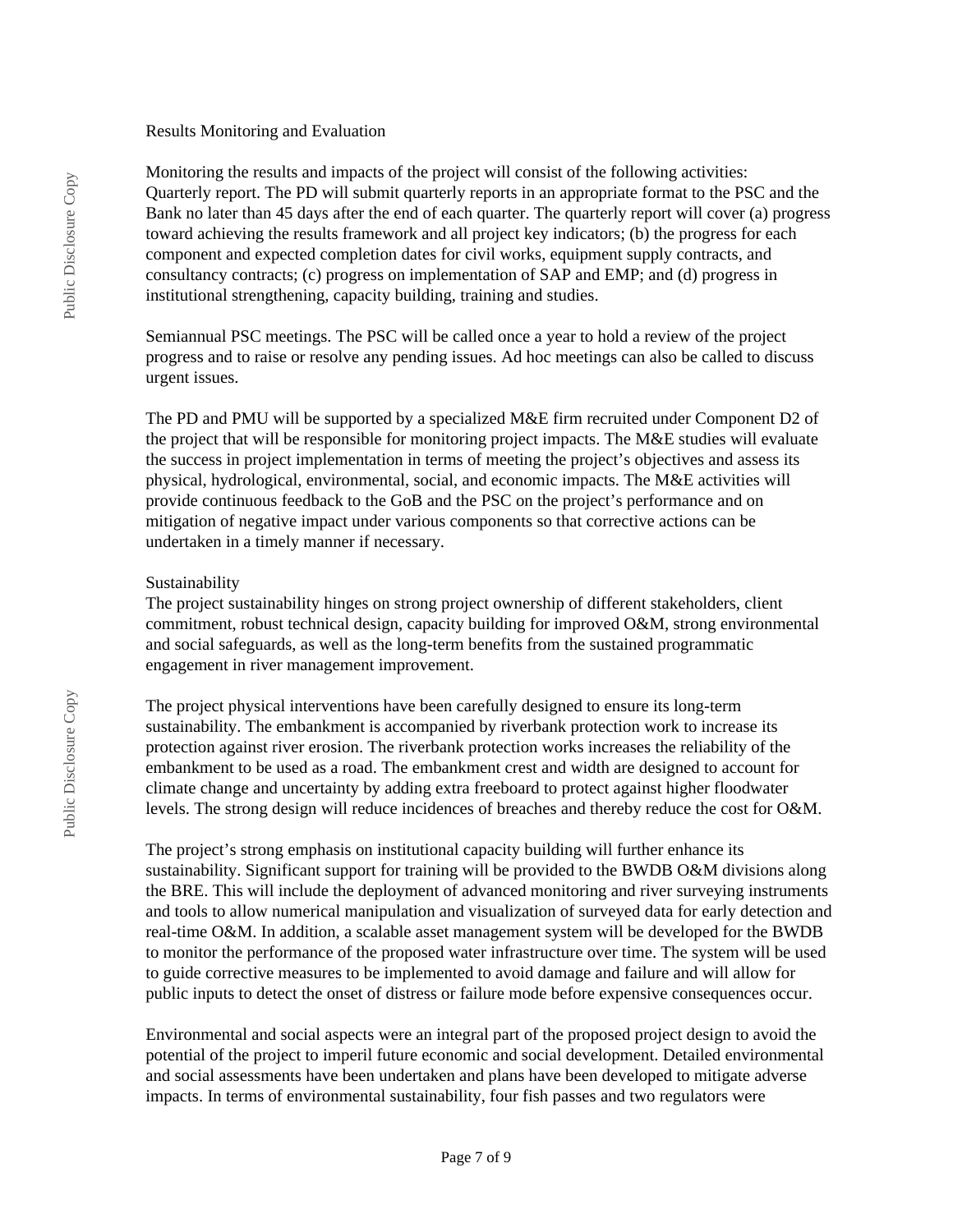incorporated in the embankment for fish migration and to concurrently ensure connectivity of the river to the floodplain. Additional fisheries programs have been designed as mitigation against any adverse impacts. On the social side, the project will support the development of 15 resettlement villages, promote local area development, and carry out social programs through local NGOs to improve livelihoods of those living near the banks.

The programmatic engagement intends to scale up capacity building and ultimately develop a highway on top of the embankment that can create a revenue stream through toll collection. This will further ensure the long-term financial viability of the proposed project.

# **VI. Safeguard Policies (including public consultation)**

| Safeguard Policies Triggered by the Project    |   | N <sub>0</sub> |
|------------------------------------------------|---|----------------|
| Environmental Assessment OP/BP 4.01            | x |                |
| Natural Habitats OP/BP 4.04                    | x |                |
| Forests OP/BP 4.36                             |   | x              |
| Pest Management OP 4.09                        | x |                |
| Physical Cultural Resources OP/BP 4.11         | x |                |
| Indigenous Peoples OP/BP 4.10                  |   | x              |
| Involuntary Resettlement OP/BP 4.12            | × |                |
| Safety of Dams OP/BP 4.37                      |   | ×              |
| Projects on International Waterways OP/BP 7.50 |   |                |
| Projects in Disputed Areas OP/BP 7.60          |   |                |

**Comments (optional)**

#### **VII. Contact point**

#### **World Bank**

Contact: Abedalrazq F. Khalil Title: Sr Water Resources Spec.<br>Tel: 473-5456 473-5456 Email: akhalil@worldbank.org

#### **Borrower/Client/Recipient**

Name: PEOPLE'S REPUBLIC OF BANGLADESH Contact: Title: Additional Secretary, Ministry of Finance Tel: 9180675 Email: addl-secy2@erd.gov.bd

# **Implementing Agencies**<br>Name: Bangladesh Wa

Name: Bangladesh Water Development Board (BWDB) Contact: Sarder Sirazul Hoque Title: Additional Chief Engineer Tel: Email: pdecrrp.bwdb@gmail.com

Public Disclosure Copy

Public Disclosure Copy